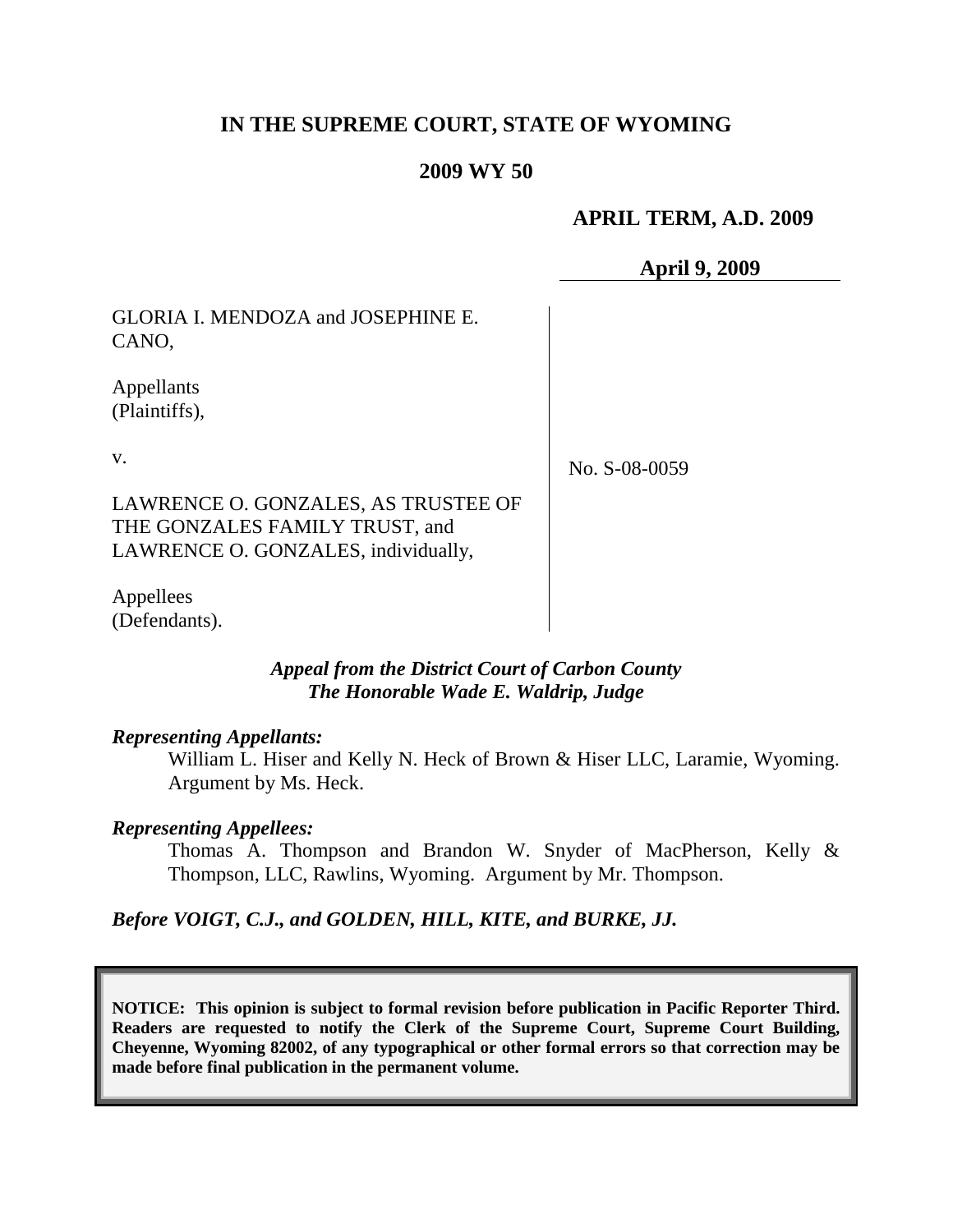## **VOIGT, Chief Justice.**

[¶1] This matter involves a family dispute over the disposition of certain trust property. The appellants, Gloria I. Mendoza and Josephine E. Cano, claim that the appellee, their brother Lawrence O. Gonzales, wrongfully induced them to disclaim their interest in a large portion of the trust property. The district court concluded that the appellants consented to the appellee"s actions and thus waived their right to challenge the alleged misconduct. We will affirm.

### **ISSUES**

[¶2] We restate the issues as follows:

1. Was the district court's finding that the appellants consented to the appellee's actions as trustee clearly erroneous?

2. Were the district court's findings that the appellants' consent was not void because they knew of their rights and the material facts relating to their consent, and because their consent was not induced by improper conduct by the appellee clearly erroneous?

## **FACTS**

[¶3] The appellants are sisters and the only siblings of the appellee. In 1991, the parties' parents created The Gonzales Family Trust ("Trust"). Under the Trust, upon the death of the parents the appellee was to become the successor trustee. The terms of the Trust called for the trust property to be distributed equally among all three siblings. The Trust was vested with three basic categories of property: 1) personal property, consisting of five vehicles and household contents, 2) monetary assets such as cash and certificates of deposit, and 3) real property located in Carbon County, Wyoming.

[¶4] The parties" mother died in 1994, and their father passed away on February 14, 2006. Following their father"s death, the appellee, as trustee, created an inventory and accounting of the trust accounts and sent certified checks to both of the appellants in the amount of their respective shares of the trust cash. With respect to the real property, on April 21, 2006, Appellant Mendoza signed and had notarized a document which read, in pertinent part:

> I, Gloria I. Mendoza, do hereby certify and warrant that I am the true and lawful 1/3 owner of the property, together with my only brother, Lawrence O. Gonzales and only sister, Josephine E. Cano. The properties in question are described herein as Lots numbered Five (5), Six (6) and Seven (7), in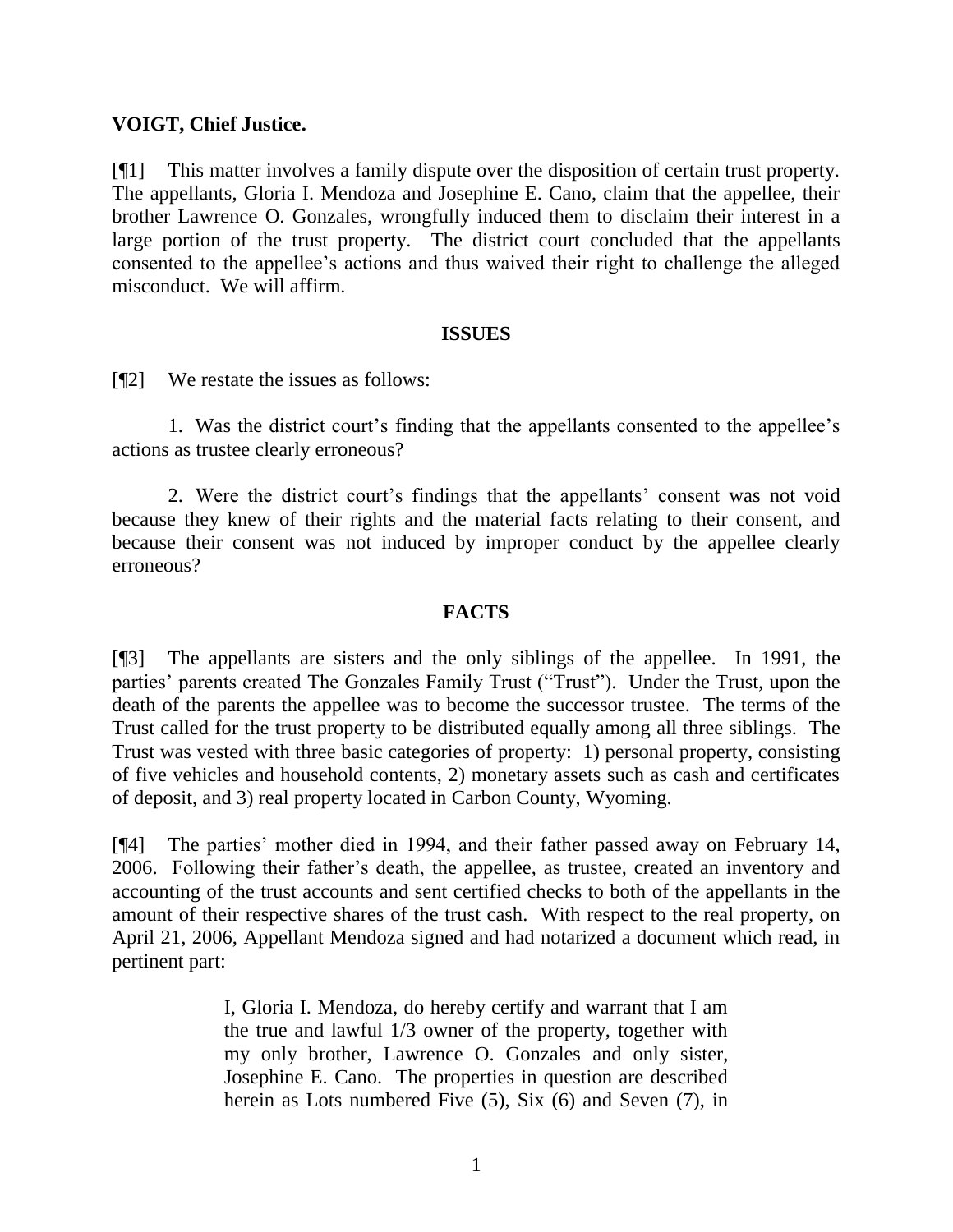Block Number Three (3), Southside Addition to the City of Rawlins, Carbon County, Wyoming. And All of Lots Eight (8) and Nine (9), Block Three (3), First Southside Addition to the City of Rawlins, Carbon County, Wyoming.

I convey all my interest in these lots and pass ownership on the aforementioned property lots to my brother, Lawrence O. Gonzales so that complete title and sole ownership can convey to him.

On April 29, 2006, Appellant Cano signed a similar document. On May 11, 2006, the appellee executed a Trustee Warranty Deed conveying the real property at issue from himself as trustee, to himself as an individual. With respect to the vehicles, on the same dates that they signed the above-described documents, the appellants signed and executed Warranty and Notarization Statements, effectively disclaiming their ownership rights in the five vehicles. The appellants" reasons for executing these documents conveying the trust property to the appellee are at the center of this dispute.

[¶5] On January 22, 2007, the appellants filed a complaint claiming that the appellee had breached the Trust and committed fraud both in his capacity as trustee and individually. Specifically, they claimed that the documents they had signed were not valid and that they did not intend to waive their respective one-third interests in all of the trust property. The district court held a two-day trial on the matter. The appellee testified that, following the death of their father, the parties met to discuss the disposition of the trust property and that the appellants agreed to gift him the property to help supplement his income because he was on disability. The appellee felt the disclaimer documents were executed in furtherance of this agreement. The appellee's son also testified about conversations he had with Appellant Mendoza regarding her desire for the appellee to receive all of the trust property, except the cash. The appellants, on the other hand, insisted that they never waived their interest in the trust property and that they signed the disclaimer documents at the direction of the appellee believing that such was necessary only for the administration of the Trust.

[¶6] On November 26, 2007, the district court issued a lengthy decision letter. The district court concluded that the documents executed by the appellants disclaiming their respective interests in the trust property were valid and evidenced their consent to the appellee's actions. On December 26, 2007, the district court entered an order directing the distribution of the trust property and dismissing with prejudice all of the appellants" claims against the appellee. The appellants timely appealed the matter to this Court.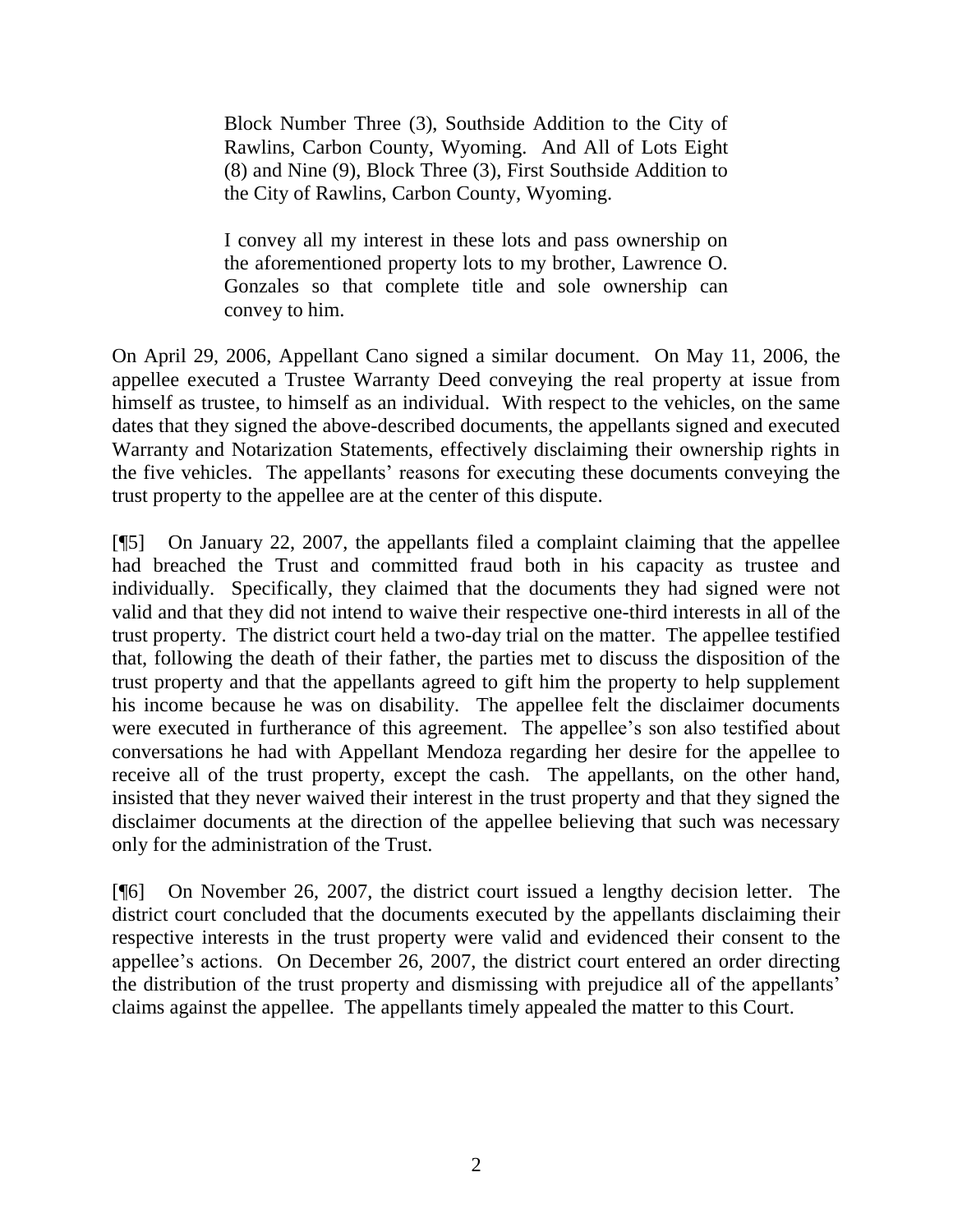#### **STANDARD OF REVIEW**

[¶7] "When a trial court in a bench trial makes express findings of fact and conclusions of law, we review the factual determinations under a clearly erroneous standard and the legal conclusions de novo." *Hansuld v. Lariat Diesel Corp.*, 2003 WY 165, ¶ 13, 81 P.3d 215, ¶ 13 (Wyo. 2003) (citing *Rennard v. Vollmar*, 977 P.2d 1277, 1279 (Wyo. 1999)). When reviewing the factual findings of a district court following a bench trial, we apply the following standards:

> The factual findings of a judge are not entitled to the limited review afforded a jury verdict. While the findings are presumptively correct, the appellate court may examine all of the properly admissible evidence in the record. Due regard is given to the opportunity of the trial judge to assess the credibility of the witnesses, and our review does not entail re-weighing disputed evidence. Findings of fact will not be set aside unless they are clearly erroneous. A finding is clearly erroneous when, although there is evidence to support it, the reviewing court on the entire evidence is left with the definite and firm conviction that a mistake has been committed.

*Harber v. Jensen*, 2004 WY 104, ¶ 7, 97 P.3d 57, ¶ 7 (Wyo. 2004) (quoting *Life Care Centers of America, Inc. v. Dexter*, 2003 WY 38, ¶ 7, 65 P.3d 385, ¶ 7 (Wyo. 2003)). Findings may not be set aside because we would have reached a different result. *Harber*, ¶ 7 (citing *Double Eagle Petroleum & Mining Corp. v. Questar Exploration & Production Co.*, 2003 WY 139, ¶ 6, 78 P.3d 679, ¶ 6 (Wyo. 2003)). Also, in reviewing a trial court's findings of fact,

> we assume that the evidence of the prevailing party below is true and give that party every reasonable inference that can fairly and reasonably be drawn from it. We do not substitute ourselves for the trial court as a finder of facts; instead, we defer to those findings unless they are unsupported by the record or erroneous as a matter of law.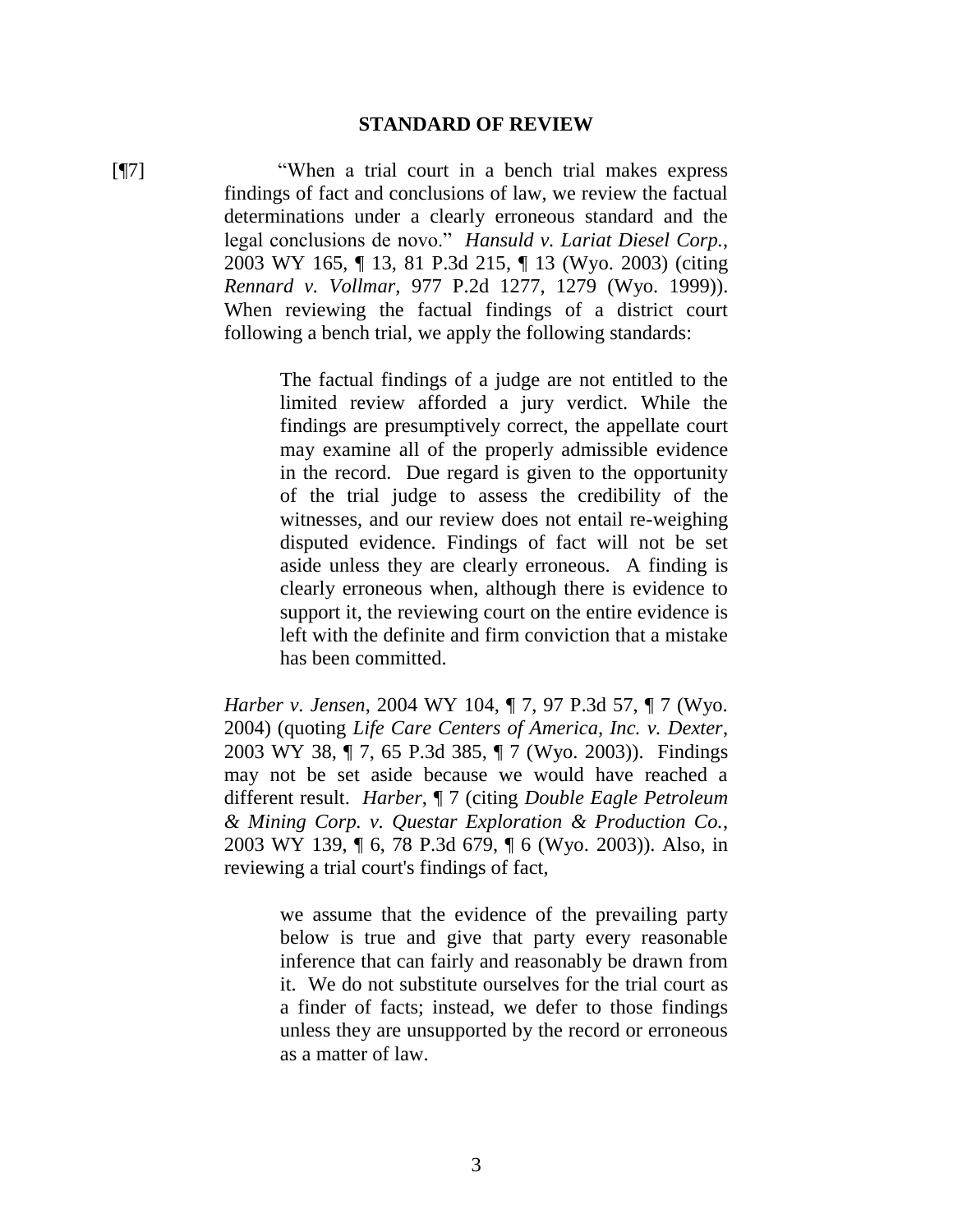*Harber*, ¶ 7 (quoting *Life Care Centers*, ¶ 7). We affirm the trial court's findings if there is any evidence to support them. *Id.*

*Piroschak v. Whelan*, 2005 WY 26, ¶ 7, 106 P.3d 887, 890-891 (Wyo. 2005).

#### **DISCUSSION**

[¶8] The appellants present two basic arguments. First, they claim that the district court's finding that they consented to the appellee's actions as trustee was clearly erroneous. Second, they assert that the district court erred when it failed to find that the appellee breached certain duties as trustee. Both arguments are governed by the Wyoming Uniform Trust Code. Wyo. Stat. Ann. § 4-10-802 (LexisNexis 2007), reads in relevant part:

> (a) A trustee shall administer the trust solely in the interests of the beneficiaries.

> (b) Subject to the rights of persons dealing with a fiduciary as provided in W.S. 4-10-1013, a sale, encumbrance or other transaction involving the investment or management of trust property entered into by the trustee for the trustee's own personal account or which is otherwise affected by a conflict between the trustee's fiduciary and personal interests is voidable by a beneficiary affected by the transaction unless:

> > (i) The transaction was authorized by the terms of the trust;

(ii) The transaction was approved by the court;

(iii) The beneficiary did not commence a judicial proceeding within the time allowed by W.S. 4-10- 1005;

(iv) The beneficiary consented to the trustee's conduct, ratified the transaction or released the trustee pursuant to W.S. 4-10-1009; or

(v) The transaction involves a contract entered into or claim acquired by the trustee before the person became or contemplated becoming trustee.

Wyo. Stat. Ann. § 4-10-1009 (LexisNexis 2007) provides:

(a) A fiduciary is not liable to a beneficiary for breach of trust if the beneficiary consented in writing to the conduct constituting the breach, released the fiduciary from liability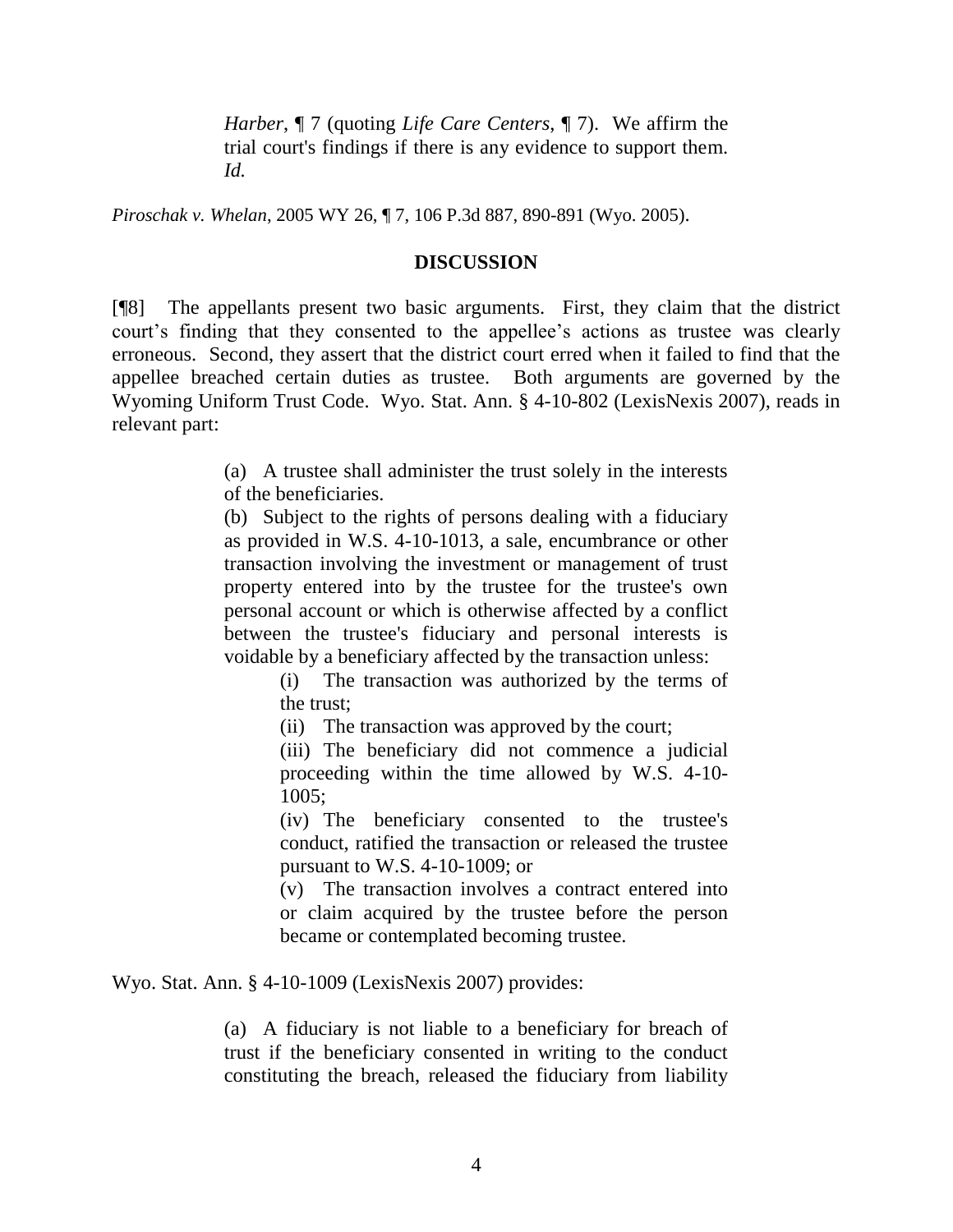for the breach or ratified the transaction constituting the breach, unless:

> (i) The consent, release or ratification of the beneficiary was induced by improper conduct of the fiduciary; or

(ii) At the time of the consent, release or ratification, the beneficiary did not know of the beneficiary's rights or of the material facts relating to the breach.

[¶9] Since the appellee transferred property owned by the Trust to himself individually, Wyo. Stat. Ann. § 4-10-802(b) clearly controls. As such, the transactions are voidable unless one of the enumerated exceptions applies. Of the five exceptions listed in § 802(b), the only exception applicable to these facts is (b)(iv), regarding consent. The record is clear, and the appellants do not dispute that they signed the documents indicating their consent to the appellee taking title to the trust property. Therefore, the only question is whether the transaction is voidable, under § 4-10-1009, because their consent was obtained by improper conduct by the appellee or because the appellants did not know their rights or the material facts relating to the breach of trust.

[¶10] We turn first to the question of whether the district court erred in its finding that the appellants were aware of their rights and the material facts surrounding the breach of trust. With regard to the appellants" consent, the district court concluded:

> . . . the Court was called upon to weigh the evidence presented and found certain evidence more persuasive than other evidence. The most persuasive and weighty evidence suggests that not only did [the appellants] knowingly and voluntarily execute their disclaimer documents, but they consented to the transactions understanding that the transaction were contrary to the express provisions of the Trust. Thus, the Court finds that pursuant to Wyo. Stat. Ann. § 4-10-802(b)(iv), the transactions clearly benefitting [the appellee] as trustee were consented to by [the appellants]. Therefore, the transactions are not voidable and the disclaimer documents remain valid.

The record supports the district court's conclusion regarding the appellants' understanding of the nature of their actions. The documents (the content of which is quoted above, *see supra*  $\P$  4) clearly describe the property and reflect the appellants' intentions in waiving their right to that property. Although the appellants asserted that they did not understand the nature or consequences of their actions when they signed the documents, the district court found that the "disclaimer documents speak loudly on their own concerning the transactions." We have recently said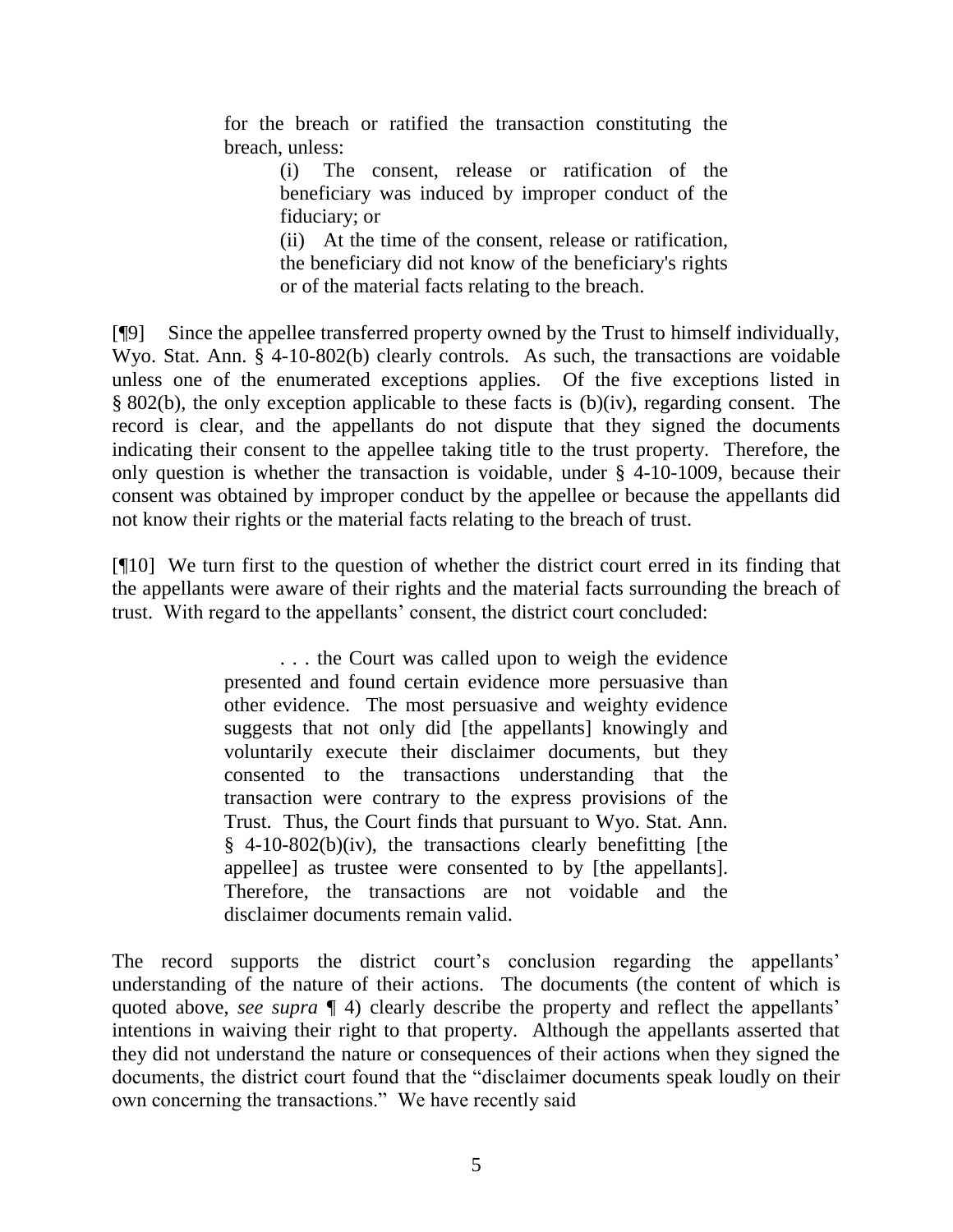With respect to an individual's knowledge of facts, the Wyoming Uniform Trust Code indicates:

(a) Subject to subsection (b) of this section, a person has knowledge of a fact if the person:

(i) Has actual knowledge of it;

(ii) Has received a notice or notification of it; or

(iii) From all the facts and circumstances known to the person at the time in question, has reason to know it.

Wyo. Stat. Ann. § 4-10-104(a) (LexisNexis 2003). Further, we have said:

> One who signs a contract generally cannot avoid it on the ground that he did not attend to its terms, or did not read it, or supposed that it was different in its terms, or that he took someone"s word as to what it contained.

> > "The rule is that one who signs a paper, without reading it, if he is able to read and understand, is guilty of such negligence in failing to inform himself of its nature that he cannot be relieved from the obligation contained in the paper thus signed, unless there was something more than mere reliance upon the statements of another as to its contents.  $* * *$ "

(Citations omitted.) *Laird v. Laird*, 597 P.2d 463, 467 (Wyo. 1979); *accord First State Bank of Wheatland v. American Nat'l Bank*, 808 P.2d 804, 806 (Wyo. 1991).

*Schmidt v. Kilmer*, 2009 WY 23, ¶ 16, 201 P.3d 1121, 1126 (Wyo. 2009).

[¶11] Both of the appellants had significant experience working with legal and business documents. Appellant Cano is classified as a paralegal, having worked as a receptionist and legal assistant with Colorado Legal Services for 16 years and doing contract legal work for three different attorneys. Appellant Mendoza had worked for the State of Wyoming and AT&T, both jobs involving document review and preparation. Additionally, while it is not entirely clear, the record indicates that Mendoza drafted the disclaimer documents. Mendoza also testified that she understood that by signing the disclaimer document she was giving her share of the property to the appellee. Finally, both of the appellants testified that they had the opportunity to have an attorney review the disclaimer and chose not to do so. In light of these facts, and considering the appellee"s relative lack of sophistication, the district court found it "difficult for the Court to believe that [the appellee] was in any way capable of masterminding any scheme to "trick" his sisters into anything, or exerting his will over them in any way."